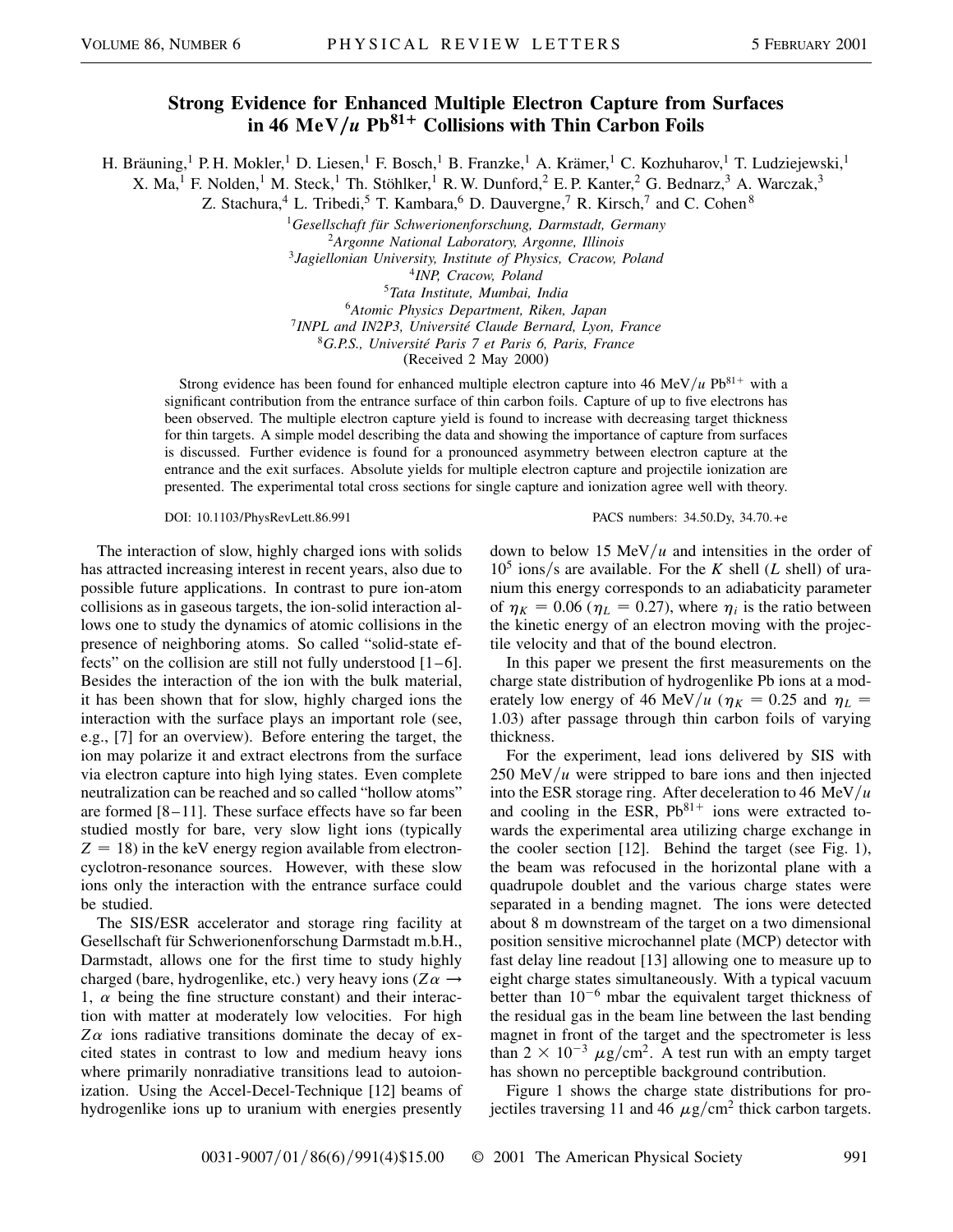

FIG. 1. Experimental setup and charge state distributions as detected on the projectile detector for  $46 \text{ MeV}/u \text{ Pb}^{81+}$  on 11  $\mu$ g/cm<sup>2</sup> (top) and 46  $\mu$ g/cm<sup>2</sup> (bottom) C foils.

The most intense line comes from the direct beam. To the right of it we find bare lead ions resulting from projectile ionization in the target. The multiple electron capture lines on the left side (charge states 76–79) are clearly more prominent in the thinner target.

For thin targets the cross sections for single capture and projectile ionization can be directly determined by  $\sigma_q$  =  $\frac{N_q}{N_0\Delta x n}$ , where  $N_q$  is the number of counts with charge state  $q$ ,  $N_0$  is the total number of counts in the spectrum (corresponding to the total beam intensity),  $\Delta x$  is the linear target thickness, and *n* is the particle density. For electron loss the measured cross section of  $\sigma_{\text{loss}} = 54 \pm 4$  b is in good agreement with semiclassical approximation calculations using the program IONHYD by Trautman *et al.* [14], which gives a value of 60 b. No dependence of the cross section on the target thickness is found, demonstrating for this process single collision conditions.

The same holds true for the dominant single electron capture, where a cross section of  $\sigma_{1-\text{cap}} = 13.3 \pm 0.7$  kb is obtained. Measuring the x-ray emission [15] we find a cross section for radiative electron capture into the *K* shell  $(K$ -REC) of  $\sigma_{K-REC} = 1.6$  kb. The cross section for REC into higher shells is significantly smaller [16]. The remaining cross section for nonradiative capture is in reasonable agreement with calculations in the eikonal approximation [17,18]. In this approximation the cross section has its maximum for capture into the  $n = 5$  shell. As we find no dependence of the measured single electron capture cross section on the target thickness—cf. Fig. 2—the reionization probability is not important for the target thicknesses



FIG. 2. Measured fraction of ions which have captured one to five electrons as a function of target thickness for 46 MeV*u*  $Pb^{81+}$  on C. The open symbols give the normalized square and cube of the single capture fraction (see text). The lines are meant to guide the eye only.

used. Based on the experimental error bars the very upper limit for reionization of electrons from single capture is 10 kb which is in the same order of magnitude as the 5*s* ionization cross section of 8.3 kb calculated with the IONHYD program [14].

In Fig. 2 the measured charge state fractions ( $P<sub>q</sub>$  =  $N_a/N_0$ ) for capture of up to five electrons are displayed. For double and more electron capture at first a steep drop in the measured fractions with increasing target thickness is observed. Then for double capture the fraction increases again, whereas for triple and more electron capture it seems to level off. This is in strong contrast to what is expected.

True multicapture events in the bulk should lead also to a linear increase of the corresponding charge state fractions with target thickness. Moreover, considering similar collision systems with gaseous targets those events should not dominate [19–21]. Multiple electron capture may not be described by one-step cross sections alone, as it can also be the result of successive single capture events inside the bulk. If successive single capture is the only capture process the probability for detection of *n*-electron capture is given by  $P_n = P_1^n/n!$  with  $P_1$  the single electron capture probability.

In this case double and triple capture should vary, respectively, like the square and the third power of the target thickness—see dotted lines in Fig. 2—which is in obvious contrast to the observation. For instance, for triple capture with the thinnest target  $P_1^3/6$  is 3 orders of magnitude smaller than the measured fraction *P*3.

In order to understand these unexpected dependences of the multielectron capture fractions with target thickness we apply a very simple model. The measured charge state fractions are considered as a joint result of the following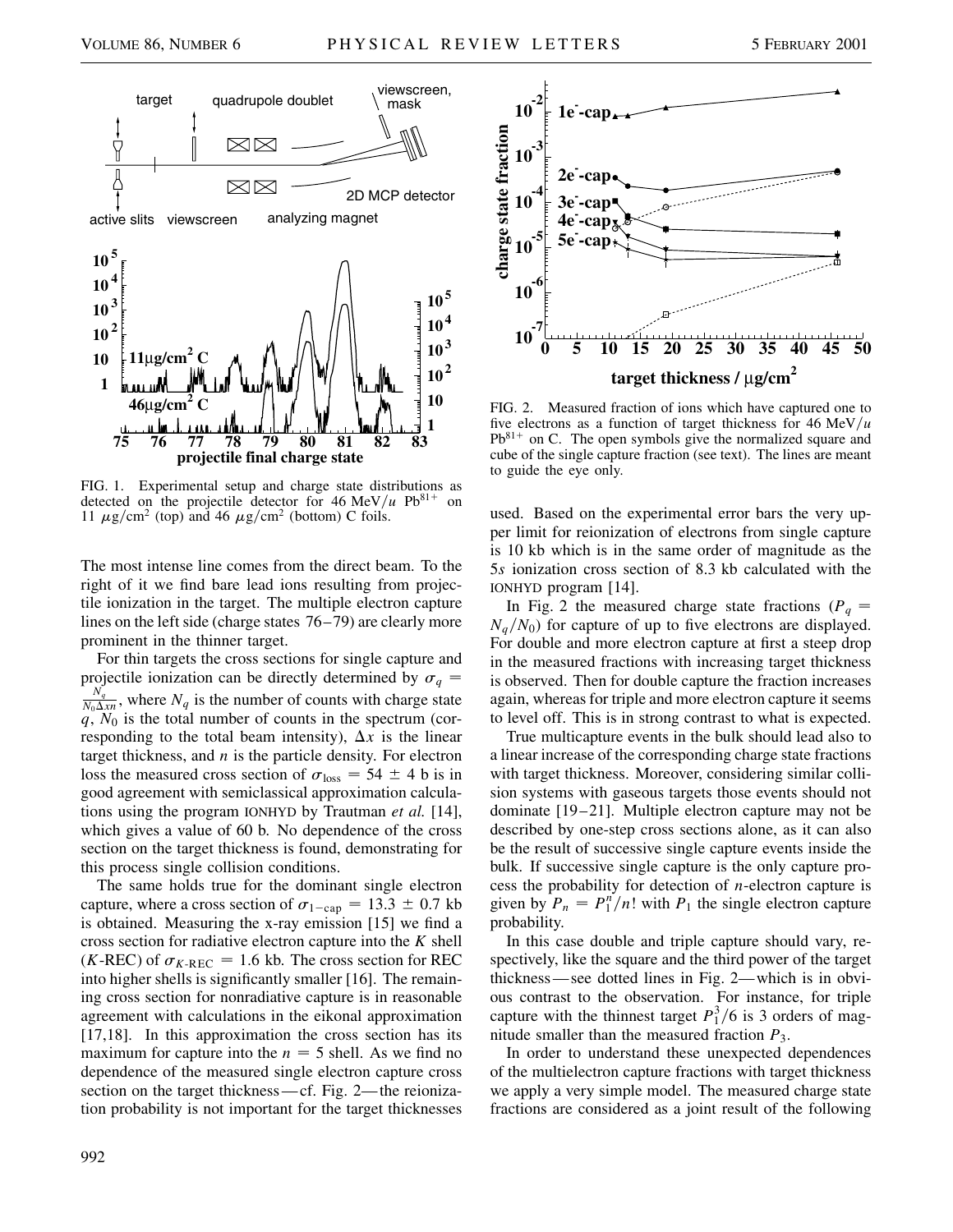few processes: multiple capture at the entrance surface, reionization and/or single capture inside the bulk, capture at the exit surface (see also Fig. 3), and possibly autoionizing decay of excited states between target and detector.

Radiative decay, which is dominant in the high-*Z* domain, does not change the final charge state. For instance, for a single *K* vacancy state in a neutral Pb atom the Auger rates are typically  $10^{14} - 10^{16}$  s<sup>-1</sup>, whereas the radiative decay rates reach values even beyond  $10^{17}$  s<sup>-1</sup> [22]. As these rates depend on the number of available electrons (approximately quadratically and linearly for autoionizing and radiative decay, respectively), especially the Auger rates will be significantly reduced in our case of highly charged Pb ions. Hence we may assume for this case typical rates of  $10^{14}$  s<sup>-1</sup> and  $10^{16}$  s<sup>-1</sup> for Auger and radiative relaxation, respectively. A rate of  $10^{16}$  s<sup>-1</sup> will give a partial decay length of 10 nm which is comparable to the thickness of our thinnest target (about 45 nm). With our technique the influence of the autoionizing decay on the detected charge state distributions is not accessible directly but can be crudely estimated by extrapolating the measured data for single electron capture to zero target thickness. Indeed, from the possible offset a very small probability for autoionizing contributions may result: for instance, for the 46  $\mu$ g/cm<sup>2</sup> targets this would mean a 4% contribution to single capture via initial multielectron capture. This small value together with the reasonable good agreement of the single capture cross sections with theory shows that our measured single capture probabilities are mainly due to single capture events in the bulk. We stress that single capture dominates all the possible multicapture processes that are all together always well below the few percent level (see Fig. 2).

As mentioned already, multiple capture events in single collisions along the complete depth of the target are expected to have a too small probability and should additionally result in a monotonous increase in yield with target thickness. The multiple electron capture probabilities can also not be explained by subsequent single capture collisions inside the bulk. If one takes into account reionization in the bulk  $(P_l, \text{loss probability})$  a yield proportional to



FIG. 3. Illustration of the three-state model (see text) for the key processes during the interaction of a highly charged ion with a solid target.

*Pc*  $\frac{P_c}{P_c+P_l}(1 - e^{-(P_c+P_l)x})$  is predicted. Thus the multicapture yield is expected to saturate but certainly not to decrease with increasing target thickness.

The observed target thickness dependences can be explained, however, if more electrons are captured when the ion enters the target, i.e., at the entrance surface. The multiple capture yield is then independent of the target thickness and the sharp decrease in probability from 11 to 19  $\mu$ g/cm<sup>2</sup> target thickness is due to a very high cross section, in the Mb region, for reionization inside the bulk. This also means that at the surface electrons have to be captured into higher states with respect to single capture in the bulk, thus forming with a certain small probability a hollow ion. Hollow atom formation has been widely observed for light ions in the keV energy regime. For  $Pb^{\check{8}1+}$  ions in the keV energy regime one would find with the overbarrier model [23] a critical distance of about 70 a.u. for the onset of electron capture with the electrons being captured in the  $n = 65$  shell. However, for a 46 MeV/*u* Pb ion having a velocity of 41.5 a.u. this model is not applicable and an enhanced probability for many electron capture at the entrance surface has been unexpected so far.

Because all targets used are self-supporting, no difference between capture at the entrance surface and the exit surface should be expected. Electrons captured at the exit surface when the projectile has just left the target are not subject to collision induced reionization and thus add a constant probability to the measured data. Ignoring for the moment capture in the bulk one would thus expect the total capture probability to drop from a certain value for target thickness zero (corresponding to the sum of the probabilities at the two surfaces) to exactly half this value for infinitely thick targets (corresponding to the capture probability from the exit surface alone). As above, Auger decay behind the target may then slightly reduce the detected number of captured electrons independent of the target thickness. Taking into account capture in the bulk will result in an increasing multicapture detection probability with target thickness as successive single capture becomes important. Thus for equal capture probabilities at the entrance and exit surfaces the measured yield should never drop by more than a factor of 2 from zero target thickness to the minimum value.

As can be clearly seen in Fig. 2 the measured multiple electron capture probabilities drop significantly by more than a factor of 2. This indicates that the probabilities to capture electrons at the exit surface are appreciably smaller than the probabilities to capture at the entrance surface. One possible explanation to account for this strong difference might be a time dependent polarization of the target electron gas by the ion: Already at large distances the strong field of the approaching ion can pull on the target electrons towards the entrance surface leading there to a possible enhancement of the electron density. However, at the exit surface—considering the typical plasmon frequency of  $10^{14}$  s<sup>-1</sup>—the ion will have left the target